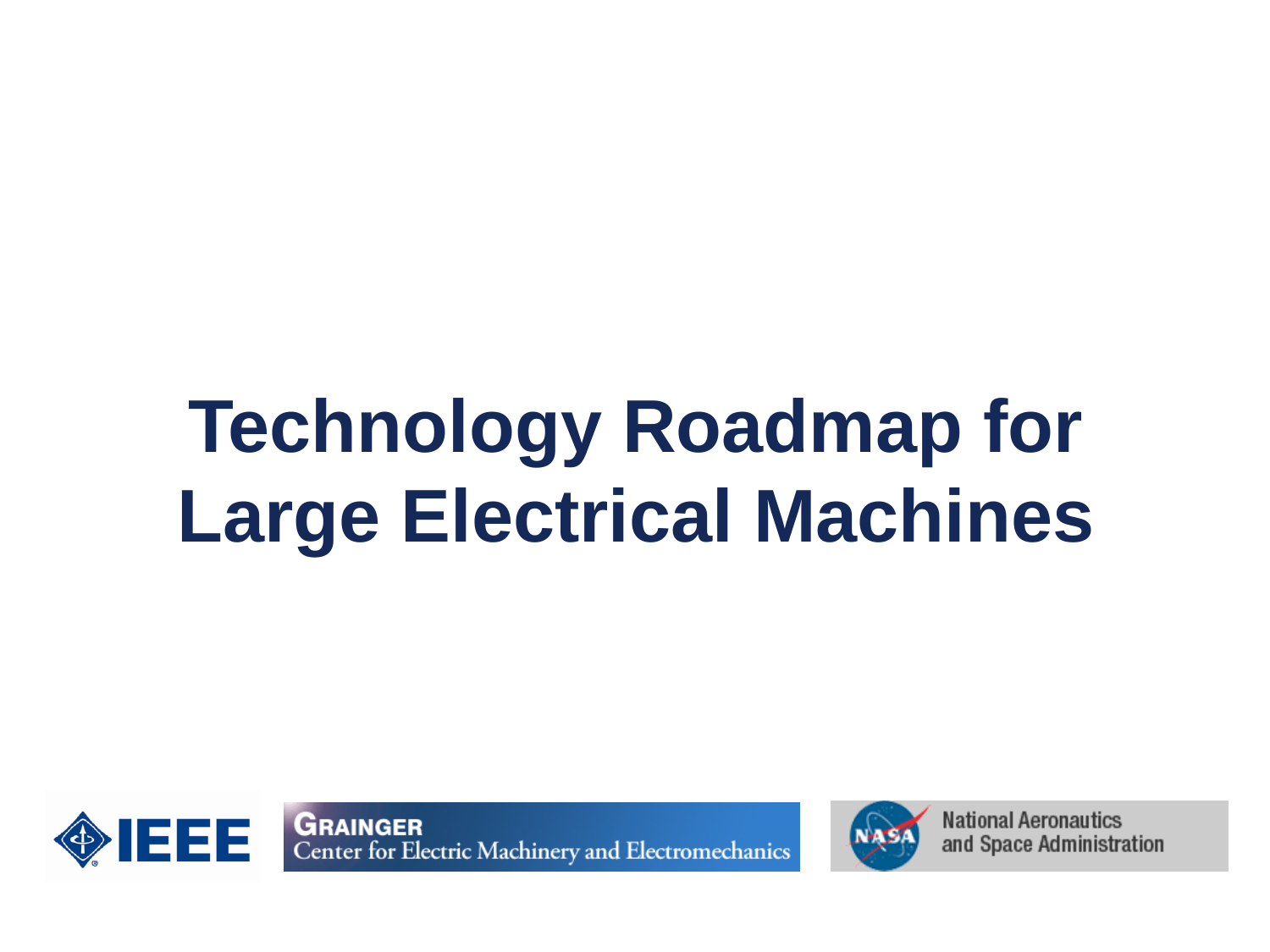#### Part I: Prior to break-out session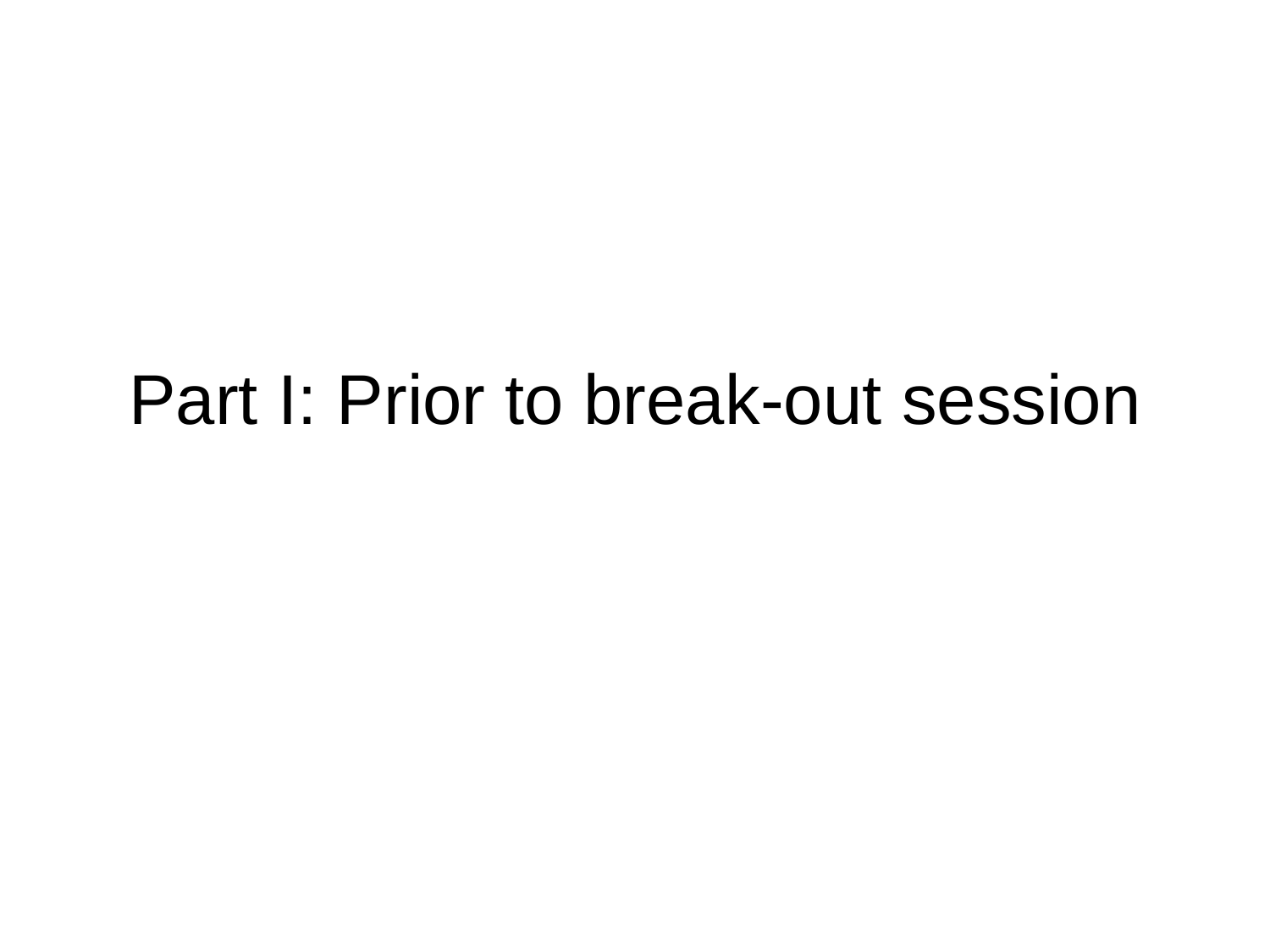#### *Existing* Drive System & Elec. Machines

|                                 | <b>Size Range</b>                               | <b>Overall</b><br><b>System</b> |      | <b>Electric</b><br><b>Machines</b> |                                              | <b>Power</b><br><b>Electronics</b> |                  |
|---------------------------------|-------------------------------------------------|---------------------------------|------|------------------------------------|----------------------------------------------|------------------------------------|------------------|
|                                 |                                                 | Sp.<br>Power                    | Eff. | Sp. Power                          | Eff.                                         | Sp. Power                          | Eff.             |
| <b>Ships</b>                    | 10-120MW                                        |                                 |      | $0.48$ kW/kg <sup>1</sup>          |                                              | $2.6$ kW/kg <sup>2</sup>           | 99% <sup>2</sup> |
| <b>Trains</b>                   |                                                 |                                 |      |                                    |                                              |                                    |                  |
| Cars<br>Lexus 600h <sup>3</sup> | 50-300kW                                        | 1.15kW/<br>kg                   | 91%  | $1.3$ k $W/kg$<br>2.5              | $\blacksquare$<br>91%                        | 11.5kW/kg                          |                  |
| Wind Turbine <sup>4</sup>       | Up to 8 MW                                      |                                 |      |                                    | 96-99                                        |                                    |                  |
| Industrial                      | 1-500HP <sup>5</sup><br>500-575 kW <sup>6</sup> |                                 |      | $0.17$ kW/kg <sup>6</sup>          | $-96\%$ <sup>5</sup><br>$-96\%$ <sup>6</sup> |                                    |                  |
| <b>UAV7,8</b>                   | 6 kW<br>100 kW                                  | 1 kW/kg                         | 93%  | 8.2<br>10.7 kW/kg                  | 93%                                          |                                    |                  |
| ThinGap Motors <sup>9</sup>     | 3.9 kW                                          |                                 |      | 4 kW/kg                            |                                              |                                    |                  |
| Honeywell <sup>10</sup>         | 1 MW                                            |                                 |      | 5 kW/kg                            |                                              |                                    |                  |
| OSU Lab Demo <sup>11</sup>      | <b>10 kW</b>                                    |                                 |      | 11 kW/kg                           | 98%                                          |                                    |                  |
| Siemens <sup>12</sup>           | 300 kW                                          |                                 |      | $6.5$ kW/kg                        |                                              |                                    |                  |
| Airbus <sup>13</sup>            |                                                 |                                 |      | 4 kW/kg                            |                                              |                                    |                  |

DRAFT. Reference information on last slide but must be double checked.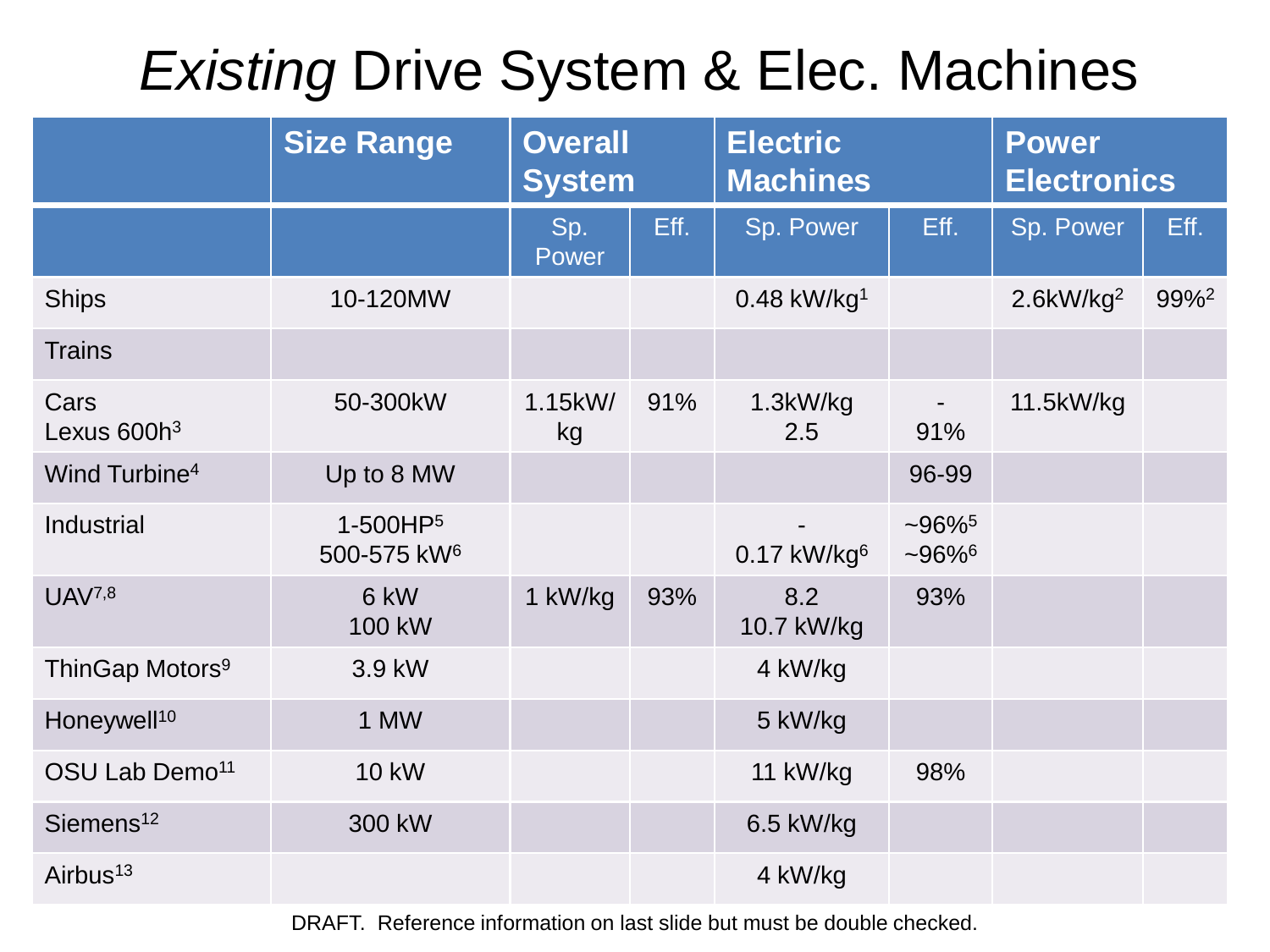#### Aviation Electric Drive Goals

| <b>Other Groups</b>               | <b>Size Range</b> | <b>Electric Machines</b> |      | <b>Power Electronics</b> |      |
|-----------------------------------|-------------------|--------------------------|------|--------------------------|------|
|                                   |                   | Sp. Power                | Eff. | Sp. Power                | Eff. |
| OSU 3 yr Goal <sup>11</sup>       | 300 kW            | 15 kW/kg                 |      |                          |      |
| OSU 5 yr Goal <sup>11</sup>       | 2 MW              | 15 kW/kg                 |      | 23 kW/kg                 | 99%  |
| Airbus 15 yr Target <sup>13</sup> |                   | 10-15 kW/kg              |      |                          |      |
| McLaren <sup>14</sup>             | 250 kW            |                          |      | 50 kW/kg                 |      |
| NASA NRA Targets <sup>15</sup>    | 1 MW              | 13.2 kW/kg               | 96%  | 19 kW/kg                 | 99%  |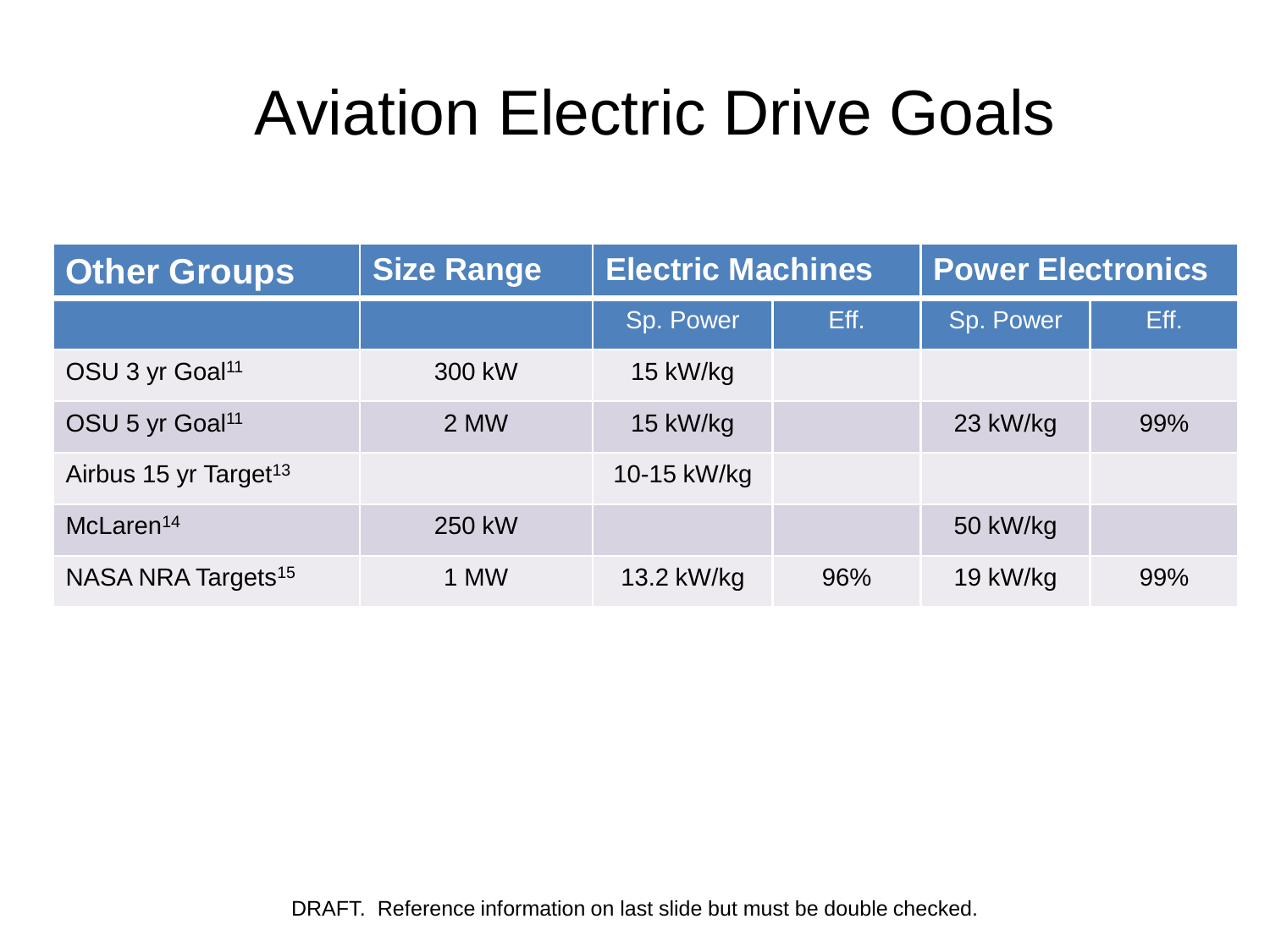#### Possible Opportunity for Insertion

#### *Single-aisle Turbo-electric AiRCraft - Aft Boundary Layer<sup>16</sup>*

**Compared to baseline aircraft with equivalent N+3 technology 7% fuel (& energy) reduction for 900 nm mission 12% fuel (& energy) reduction for 3500 nm mission**

- **2.6 MW motor (2 x 1.45 MW generators)**
- **Assuming 90% electric drive system efficiency**
- **~45% boundary layer ingestion accounting for ~70% momentum deficit**

| <b>Passengers:</b>   | 154             |
|----------------------|-----------------|
| Range:               | 3500 nm         |
| <b>Cruise Speed:</b> | <b>Mach 0.7</b> |

| <b>Electric Motor</b>                        | 8 hp/lb          | 96%           | 3500 hp   | 437 lbs   |
|----------------------------------------------|------------------|---------------|-----------|-----------|
| Inverter                                     | $10$ hp/lb       | 98%           | 3500 hp   | 350 lbs   |
| Generator 2                                  | 8 hp/lb          | 96%           | 2@1937 hp | 484 lbs   |
| Cable 2 x 93' @ 750 V /<br>1926 amps         | 3.85 kg/m        | 99.6%         | 1.44 MW   | 482 lbs   |
| <b>Circuit Protection</b>                    | $0.5 *$ Cable Wt |               |           | $240$ lbs |
| <b>Thermal Management</b><br>System<br>(ROM) | $0.68$ kW(th)/kg | 279<br>kw(th) |           | 906 lbs   |
| <b>Total Electrical + TMS</b>                |                  |               |           | 2921 lbs  |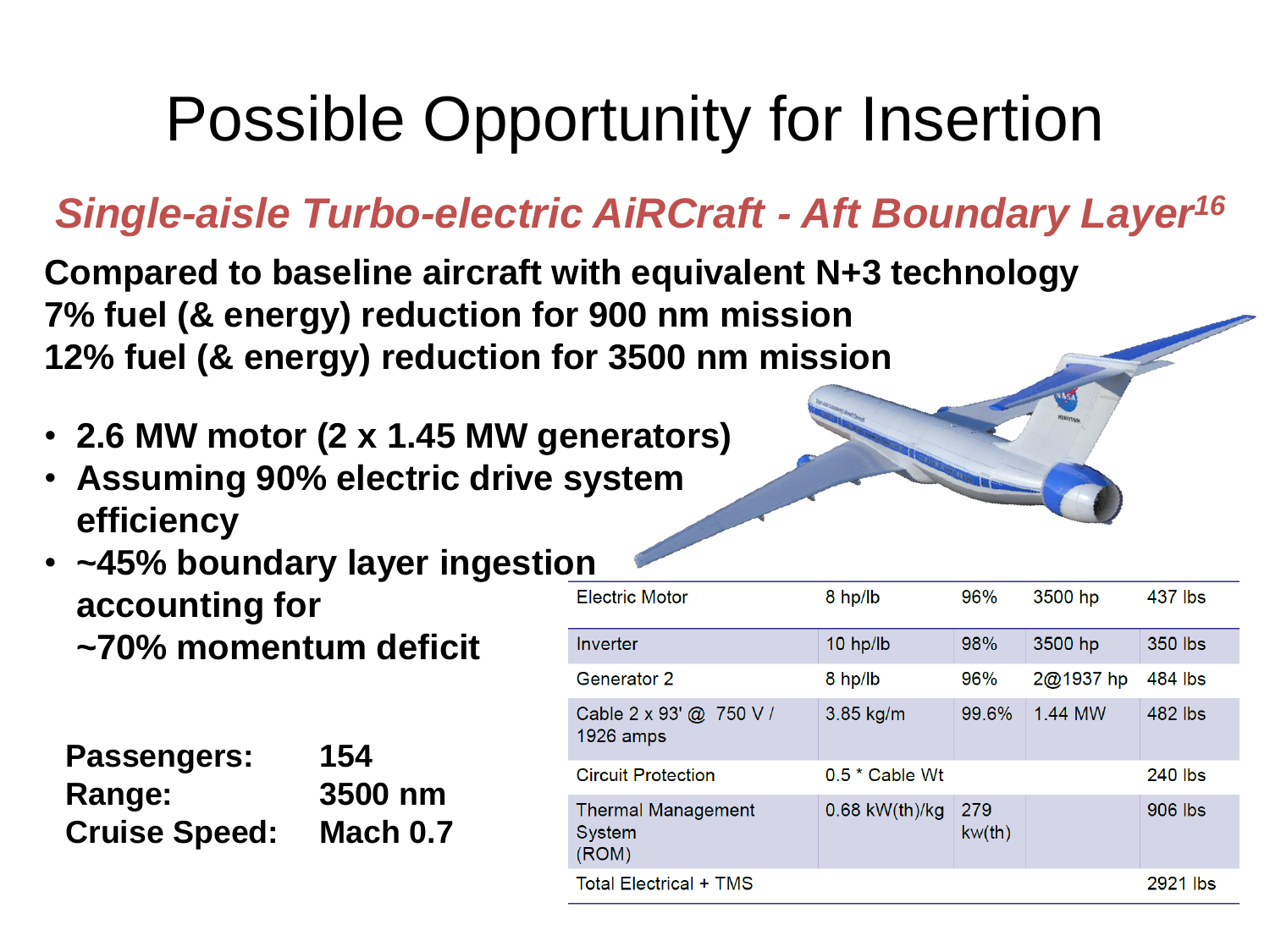### Advance Technology Opportunities



DRAFT. Reference information must be double checked.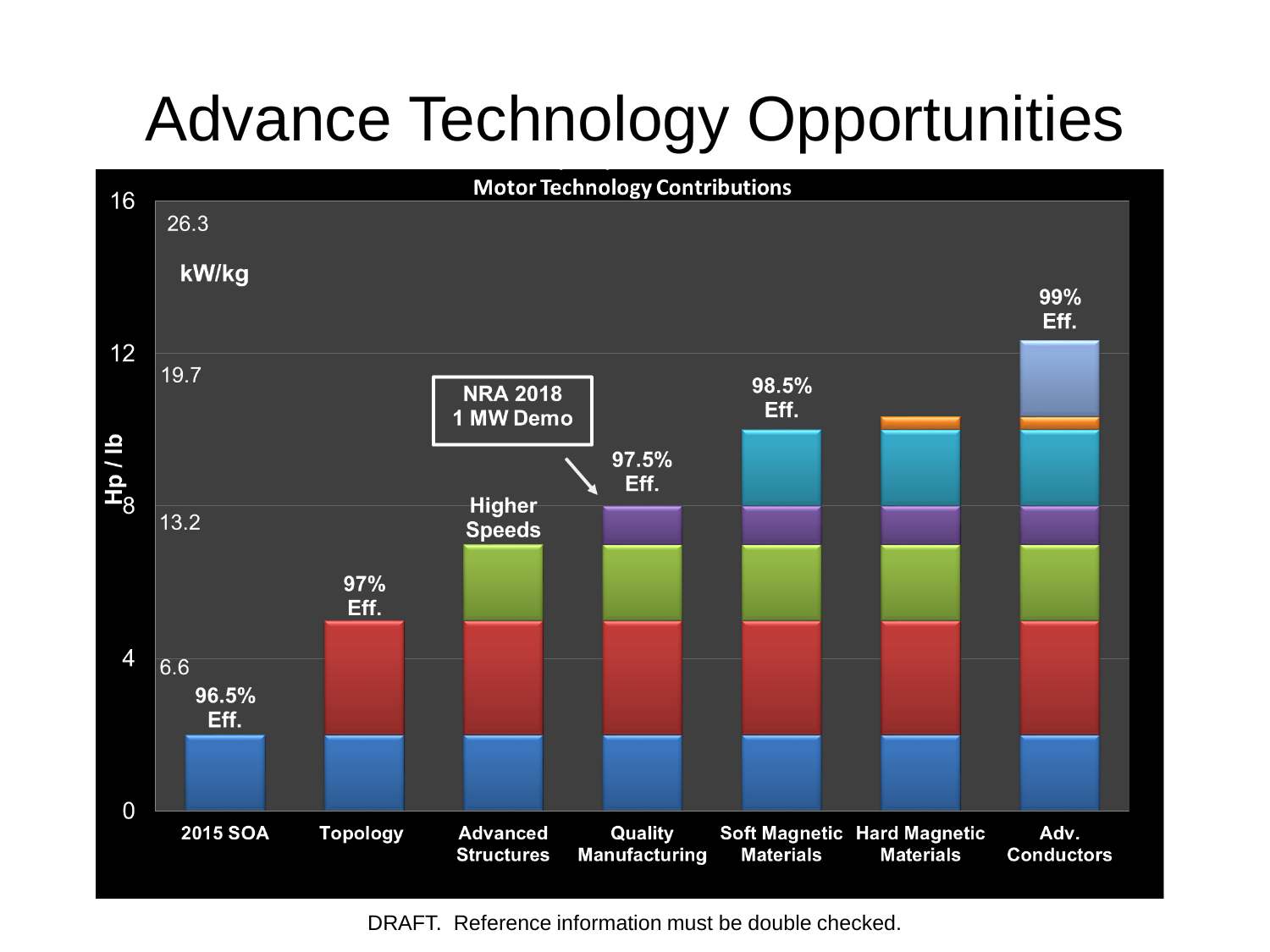### Part II: Post break-out session

(incorporating input from session at workshop)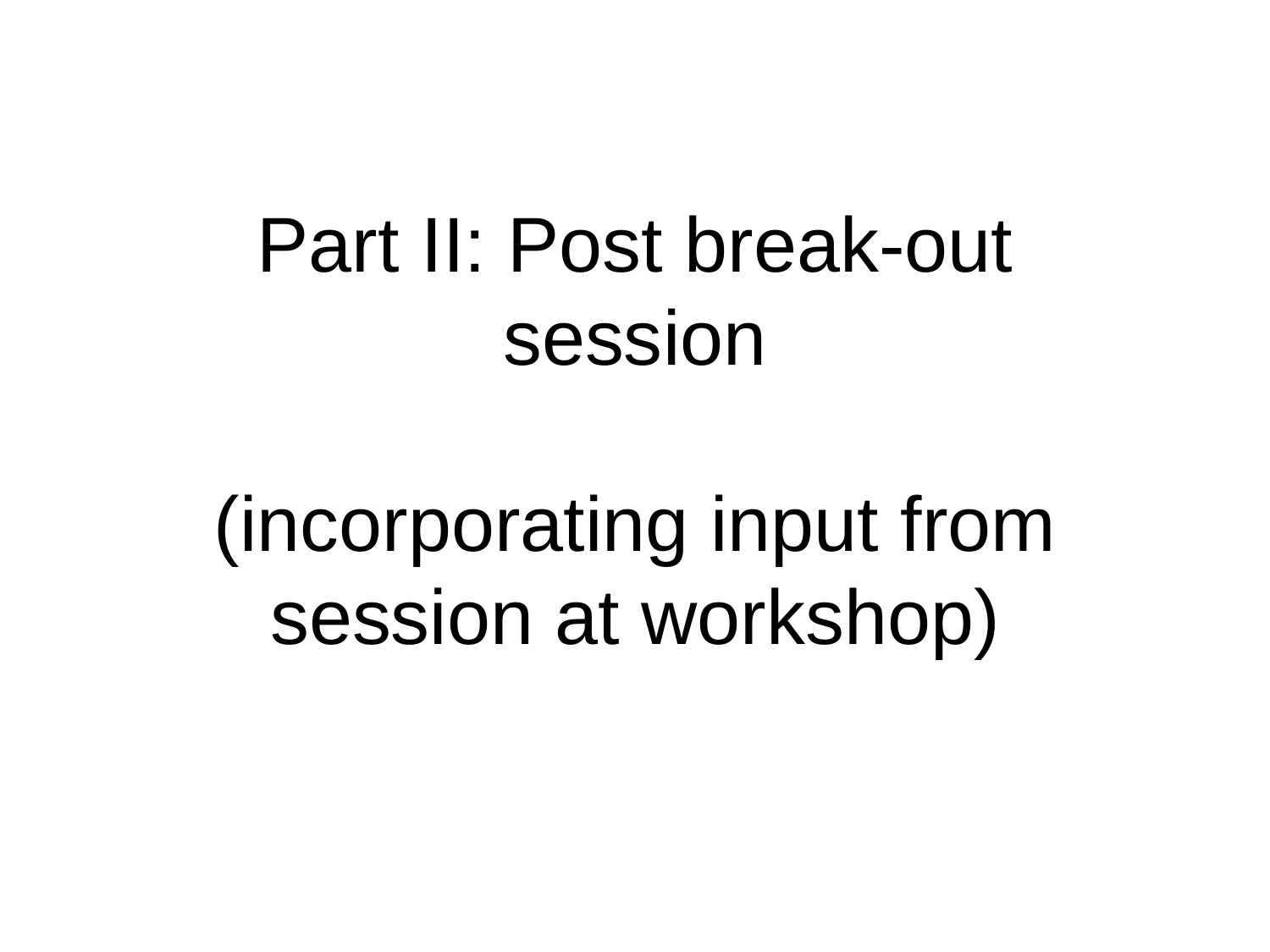### Conventional Electrical Machines

Working Group: April 5, 2016 Cheryl Bowman, NASA Xuan Melody Yi, UIUC Nateri Madavan, NASA Jagadeesh Tangudu, UTRC Joe Beno, UT-CEM Raul Rico, Siemens Andy Yoon, UIUC Mykhaylo Filipenko, Siemens Phuc Huynh, UIUC Xiaolong Zhang, UIUC Reed Sanchez UIUC John Hull, Boeing Marco Amrhein, PCKA Dave Torrey, GE Global Research Center Rob Becker, Automated Dynamics Yuanshan Chen, UIUC Ziaur Rahman, Booz Allen Hamilton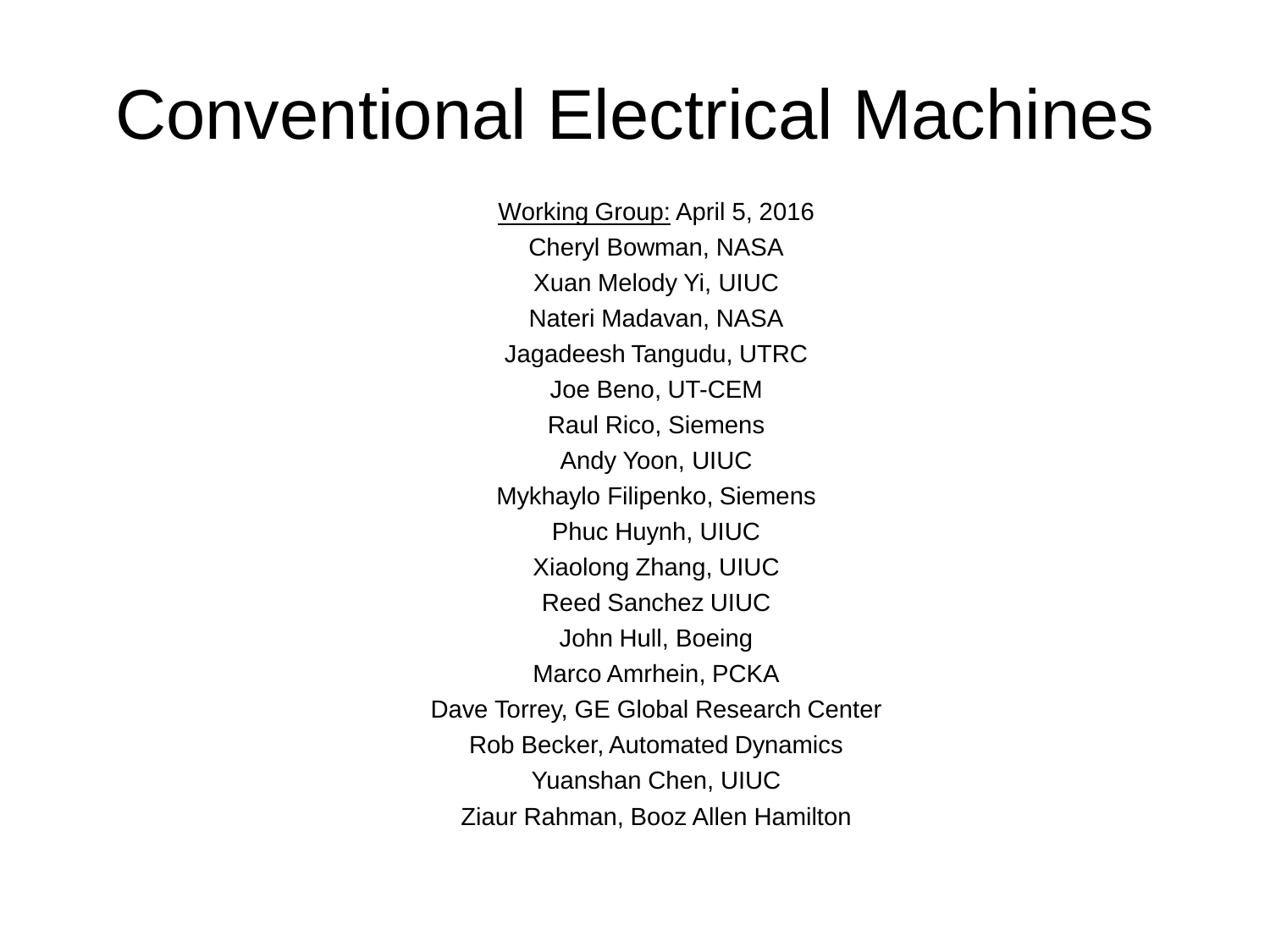# Workshop Goals:

- Technology road map state of the art 10 years from now
- Technology investments required to meet the goals
- Recommendations courses or educational investments university level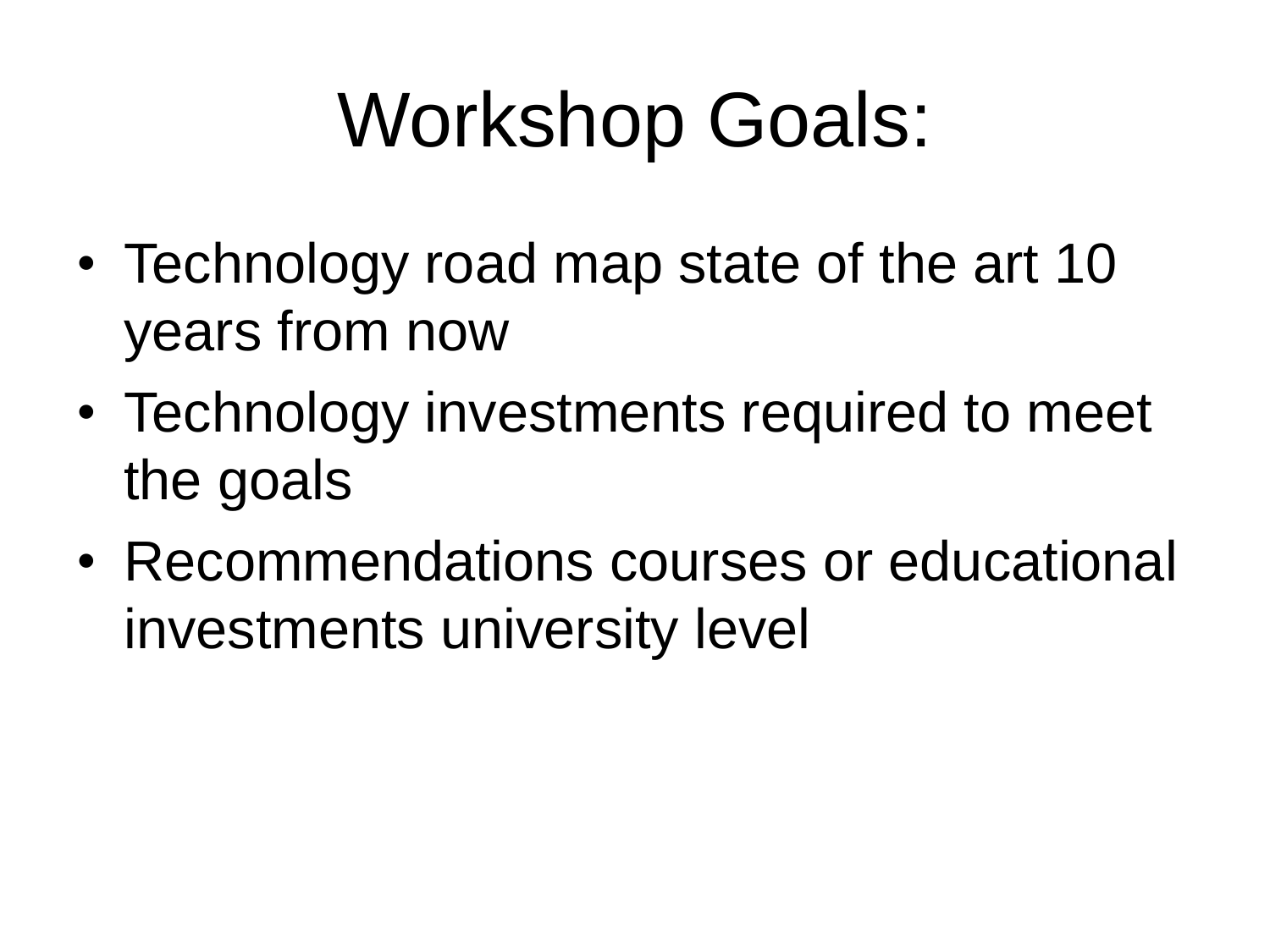# Strawman Roadmap: 10 yrs

- 1-10 MW electric machines with
- 30% improvement in torque/unit volume
- 2-3 kHz fundamental frequencies
- Increased application of non-typical topologies: ~expect 10% power density improvement from asymmetric topology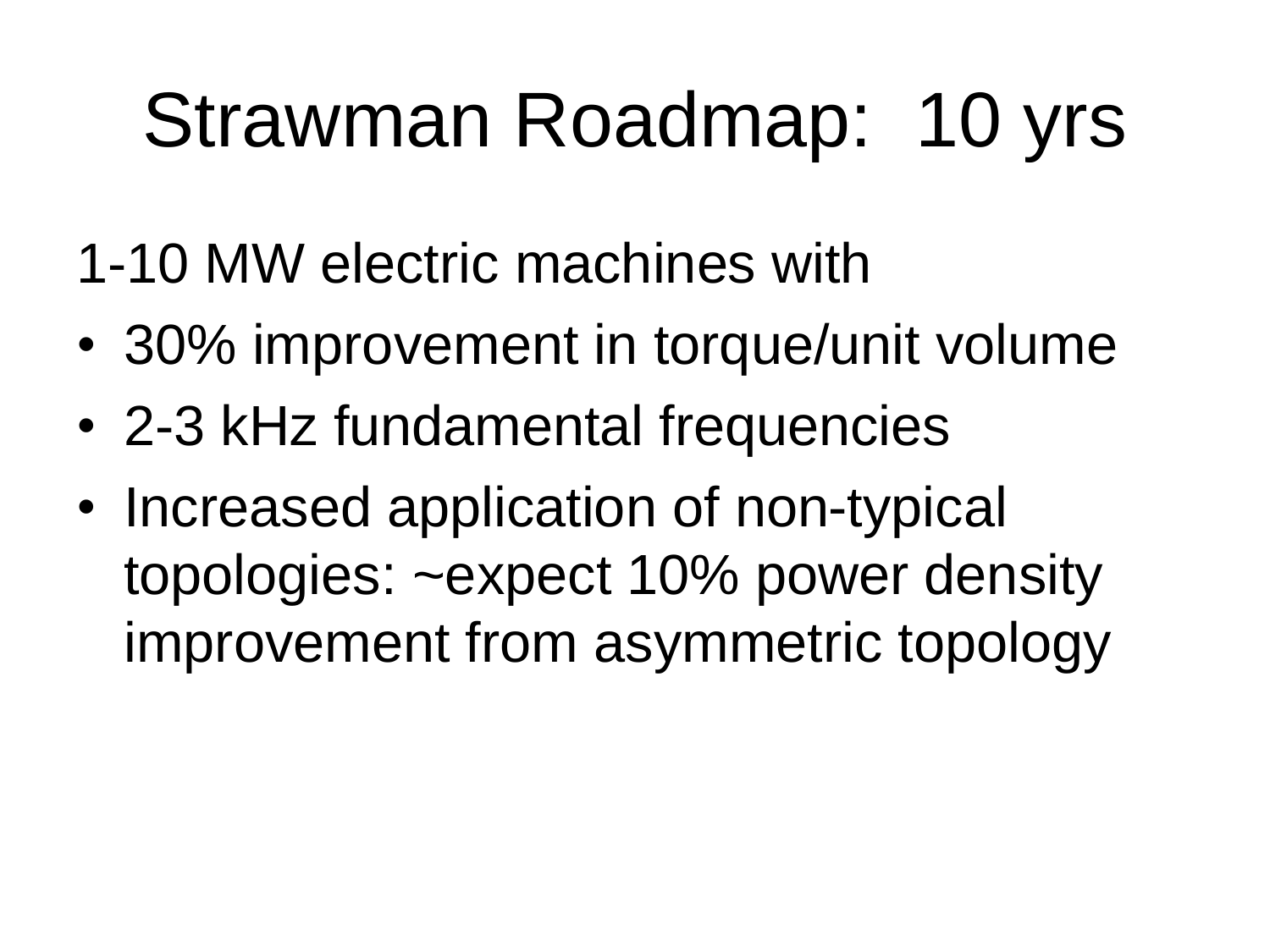### Technology Investment: Fundamental Issues & Opportunities

- Machine Frequency (tip speed & fund. feq.)
- Mechanical/electromagnetic optimization of air gap vs steel saturation
- Scalability (& Modularity?)
- Simultaneous optimization: electrical, mechanical, & thermal loading
- Bearing
- Magnetic material mechanical strength
- Adv. Metallic conductors (CNTs, etc.)
- Adv. structural composites (CNTs, ect.)
- thermal management
- Does the application require power density or torque density?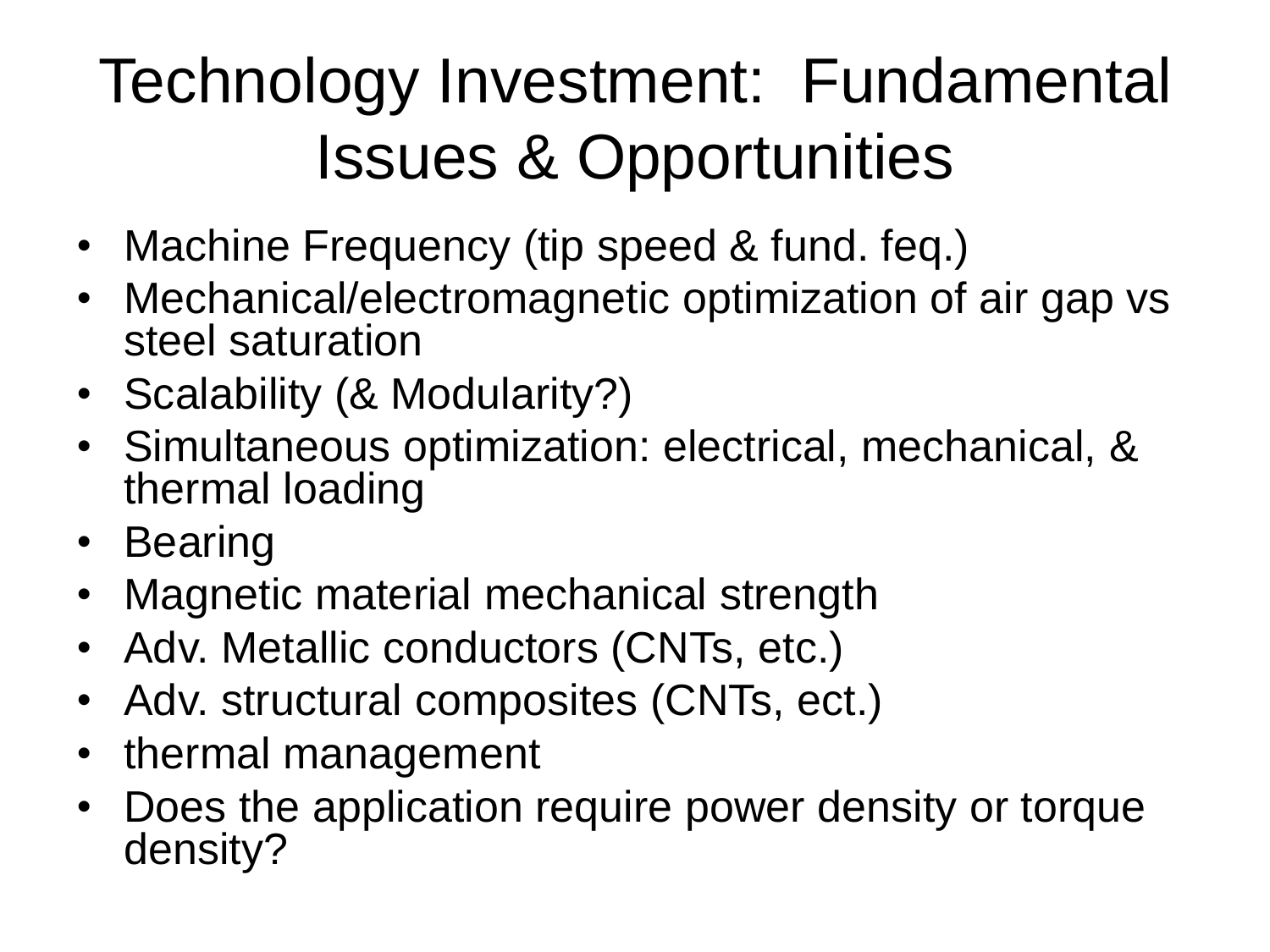# Categories To Address

- Define the achievable limits (pareto-optimal limit, entitlement) of machine metrics
- Invigorating Topologies
- Asymmetric Machines
- Beyond 3-phase Machines
- Maximizing
	- Efficiency/Thermal Loading
	- Electrical Loading
	- Mechanical Loading
	- Magnetic Loading
- Bearing performance
- Power factor
- Thermal Management (current density)
- Designing for Prognostic Analysis / Fault Tolerance
- Balance of speed vs cooling schemes
- Consider efficiency profile and not just single number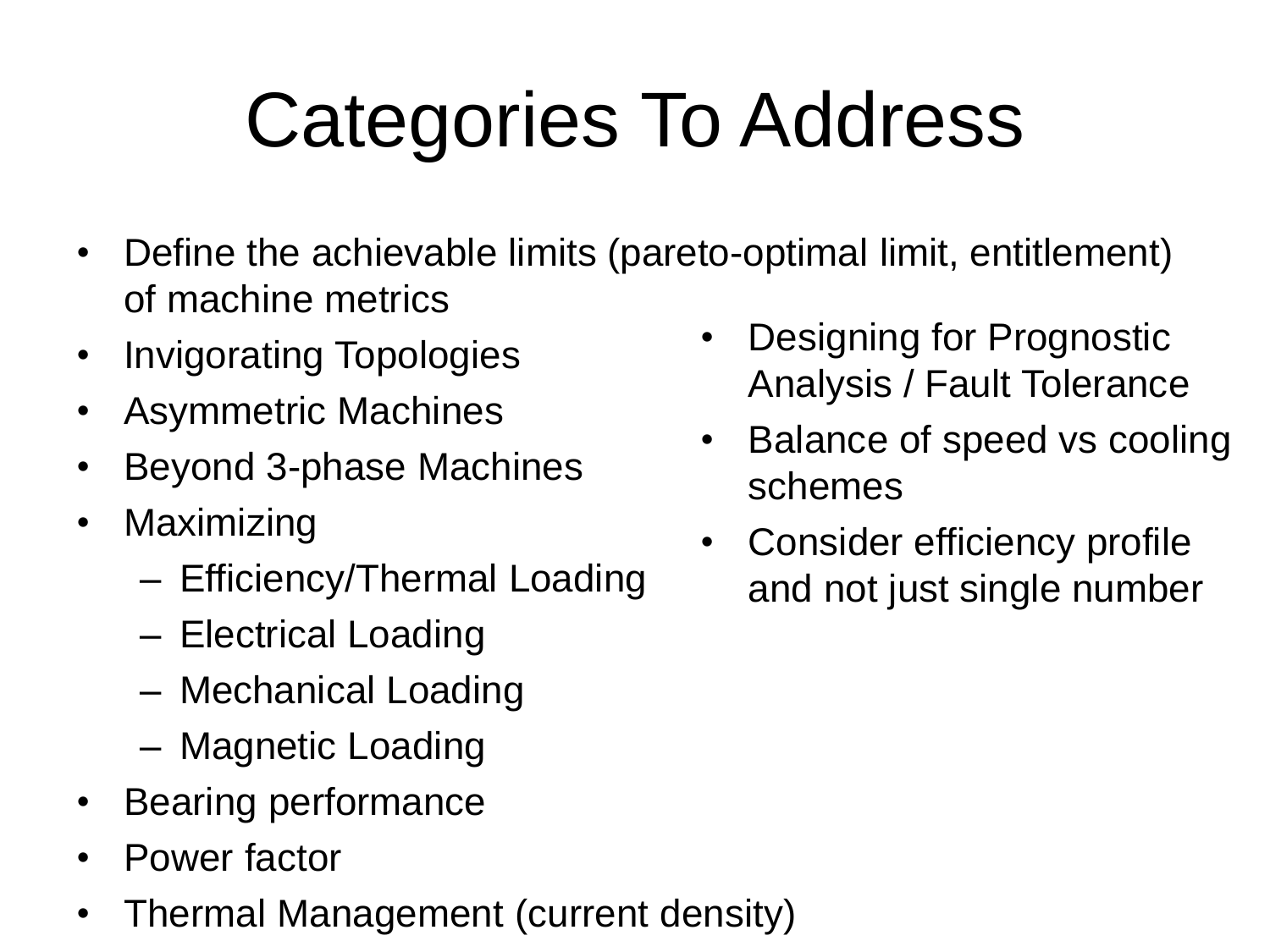# Need from Other Breakouts

- Power Electronics for High Power as Well as High Frequency
- Expanded property ranges for soft & hard magnetic to higher frequencies and temperature
- Insulation for high voltage & high altitude
- Adv. Metallic conductors (CNTs, etc.)
- Adv. structural composites (CNTs, ect.)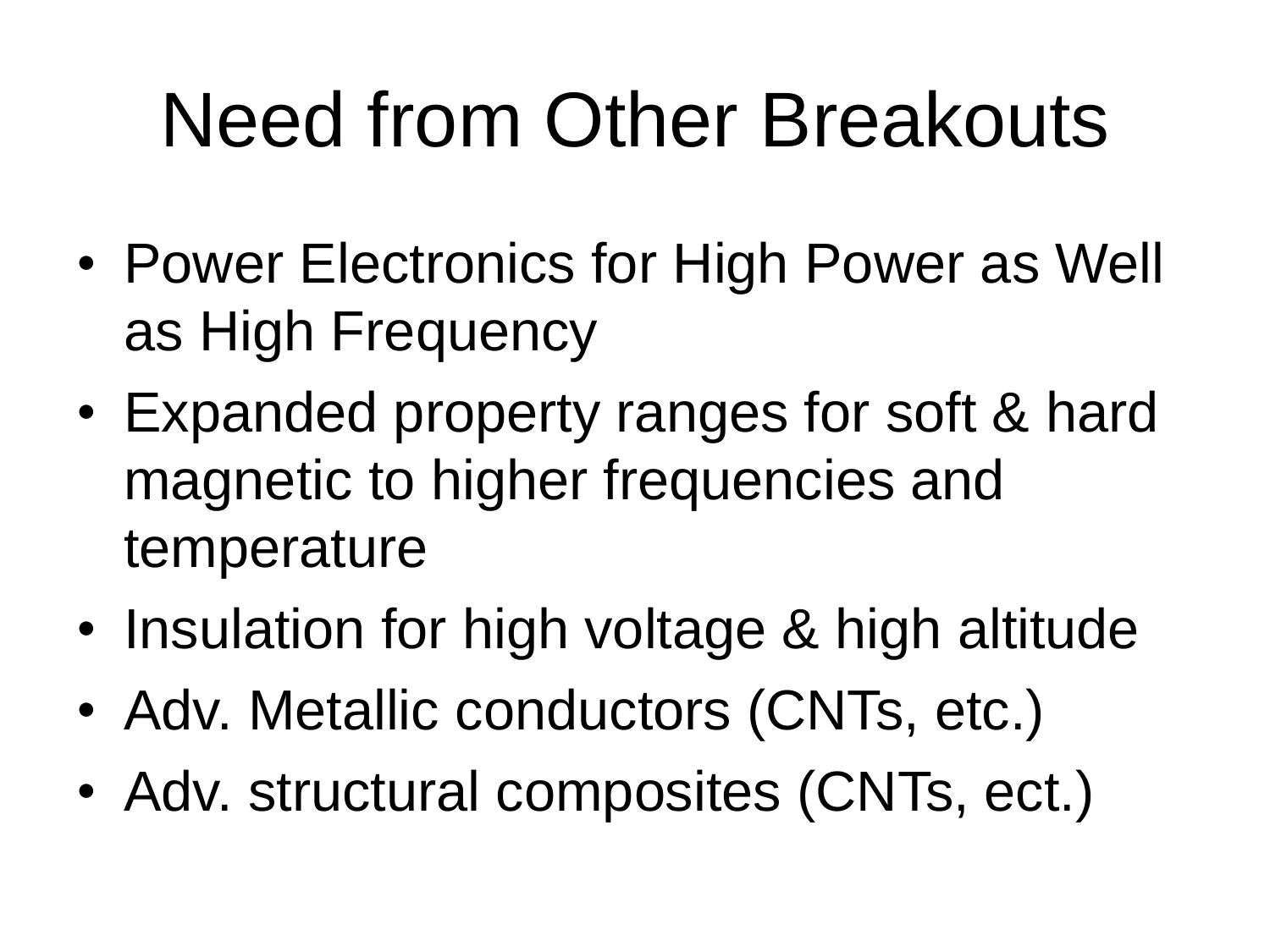### Crucial Investments

- pareto-optimal limit of novel machine topologies
- Integral design of heat management (a la power electronics)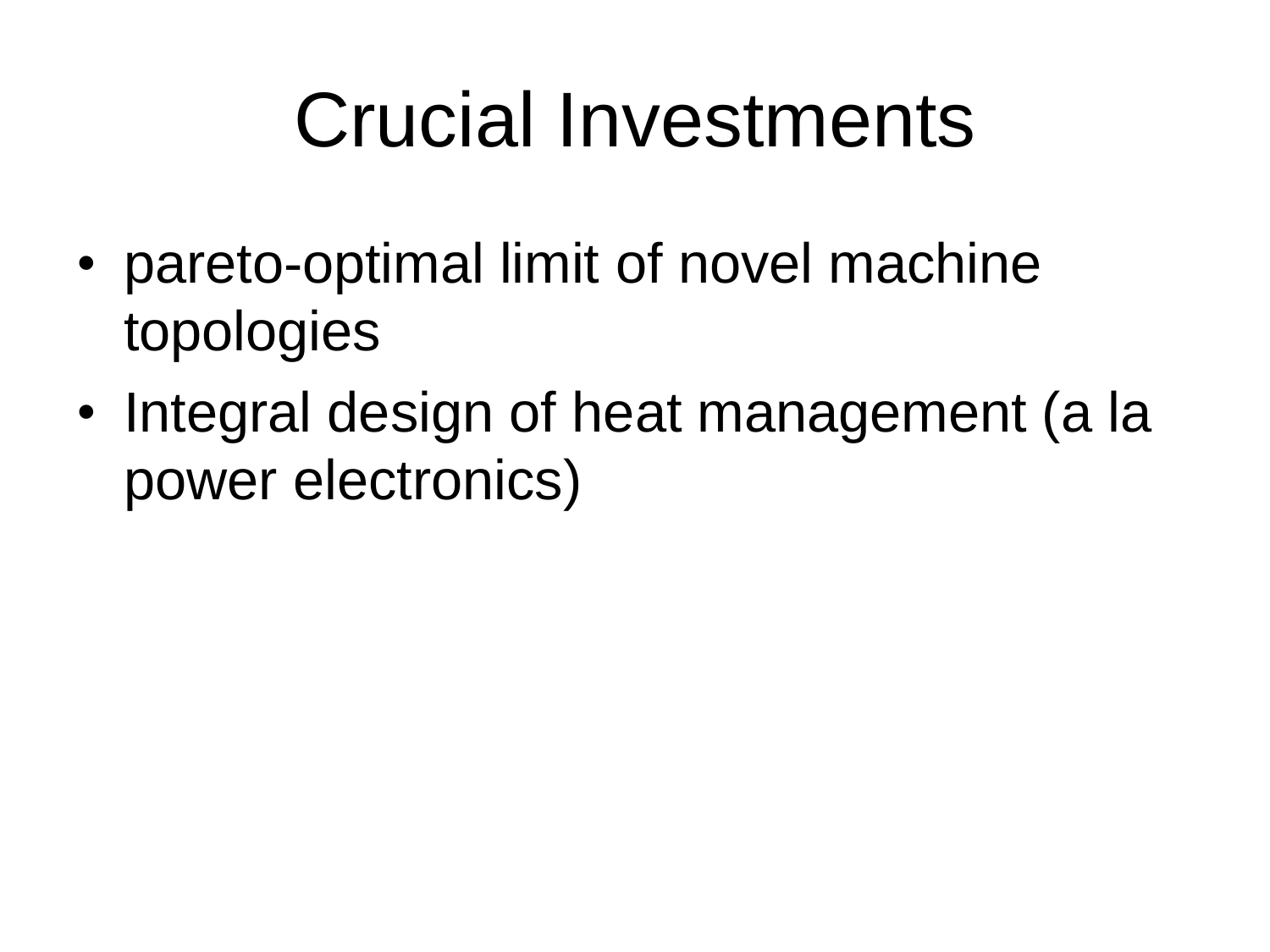### Education

Want to encourage

- Machine fundamentals at undergraduate level
- Machine design at graduate level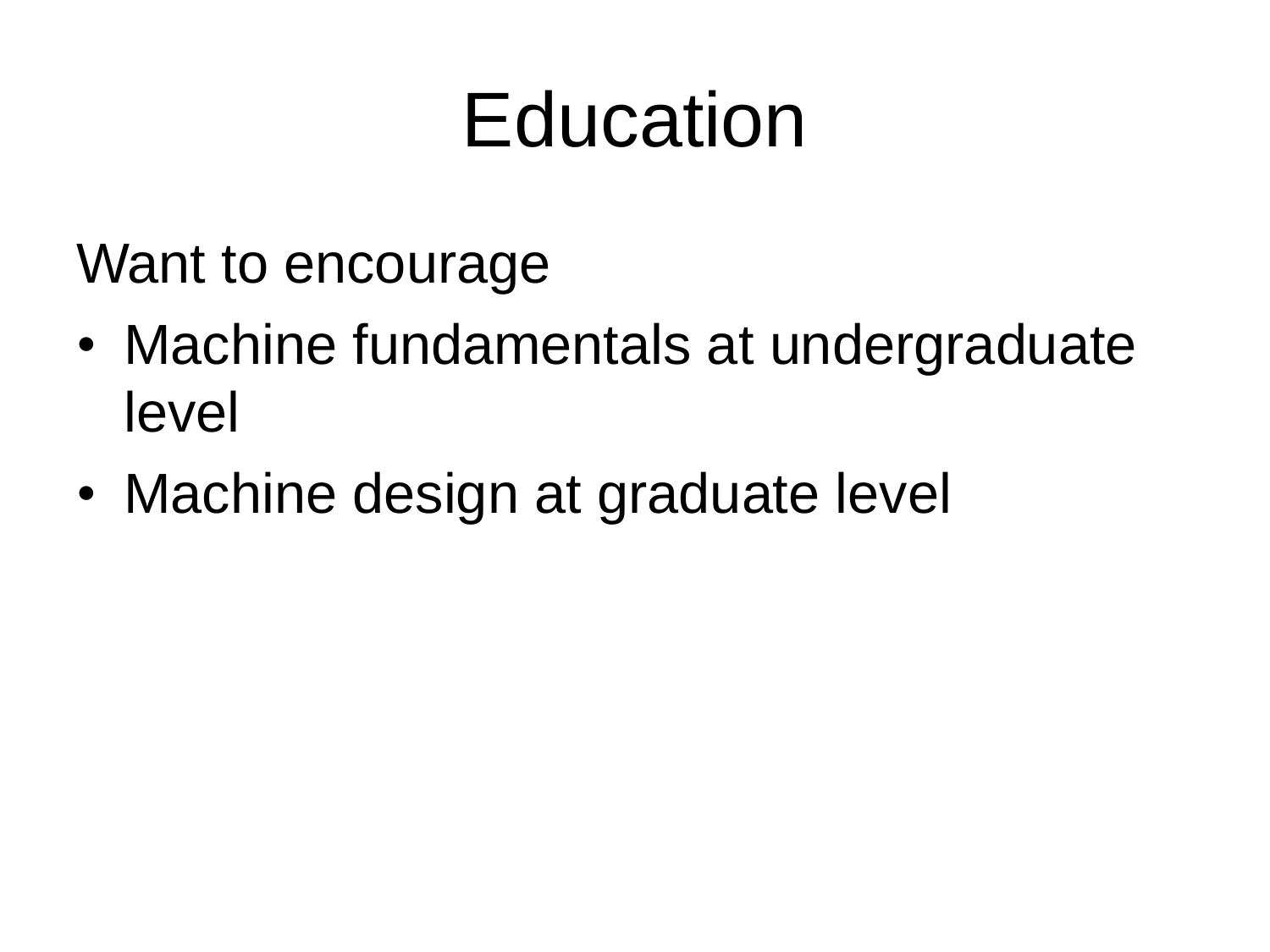# **Trends**

- What technologies are being pursued?
	- Structural materials, manufacturing changes, thermal management
- Where would machine power density be if current projects are successful?
- How large can Halbach / ring designs grow?
- Do Doubly Fed designs offer system level improvements?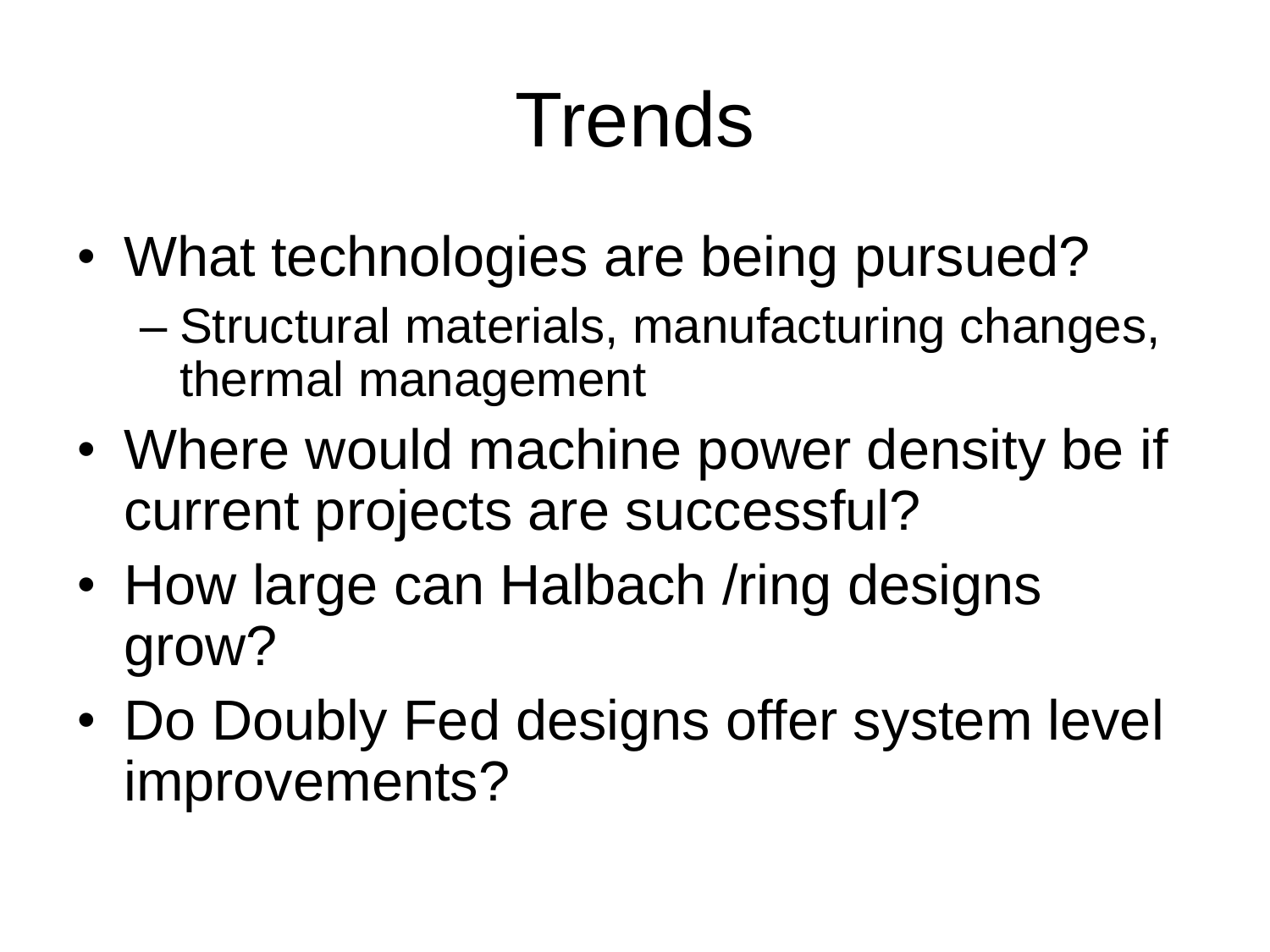### **Chart**

• Estimated improvement in machine power density & efficiency over a rough timeline



Year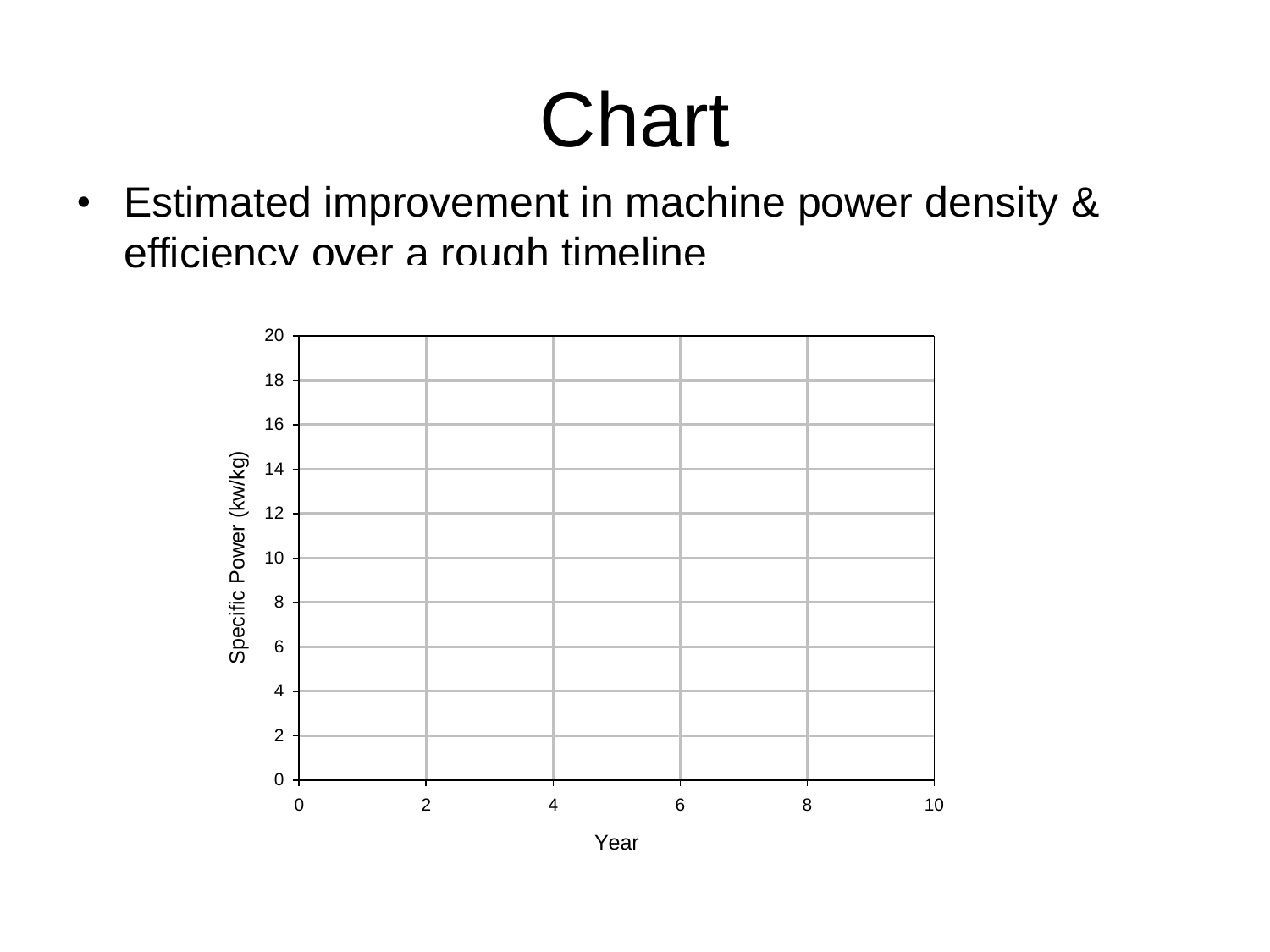### Technology Opportunities & Gaps

- Highlight key points from previous chart
- Recommend coursework and training opportunities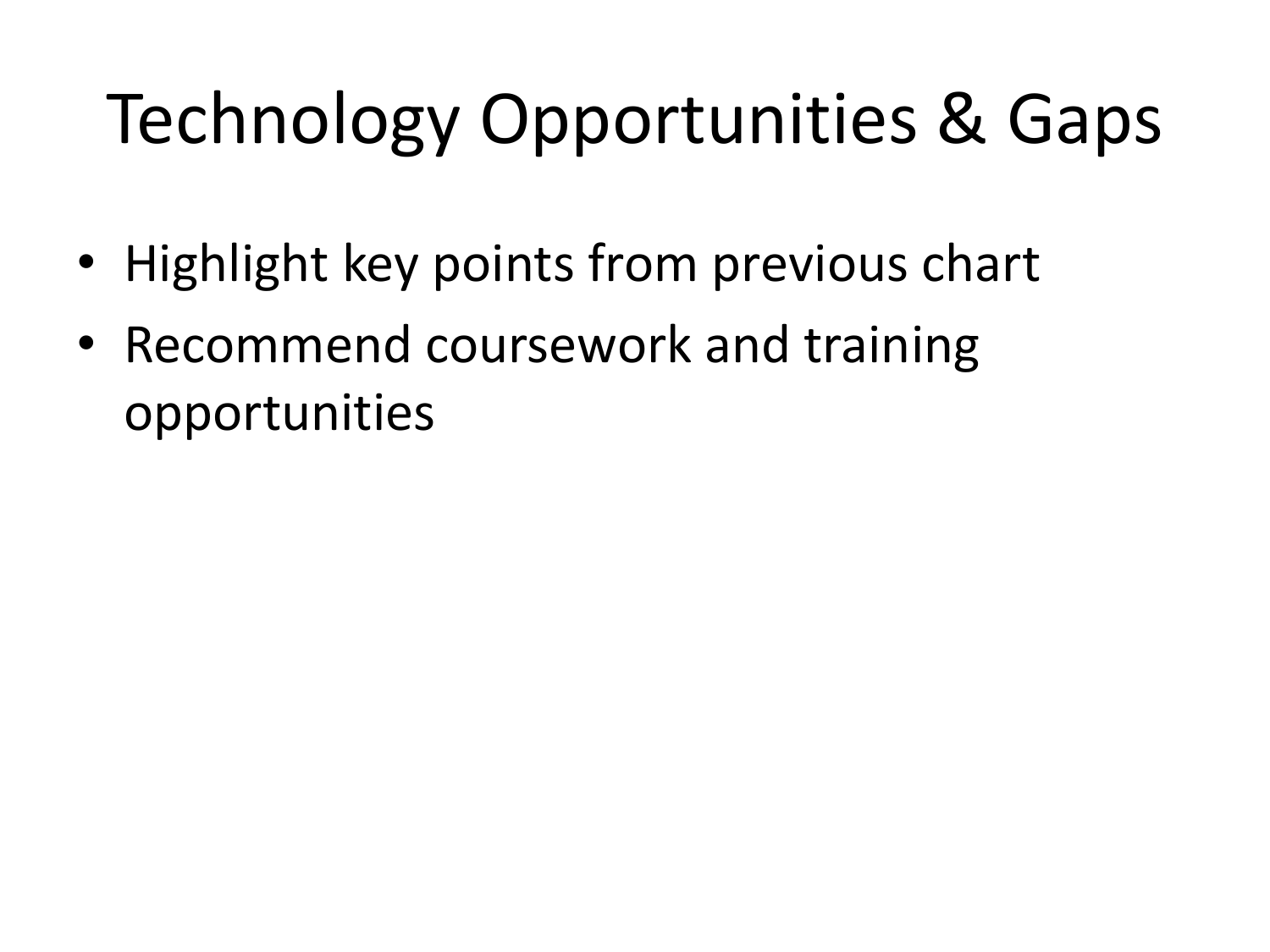### Opportunities for Mass Reduction

| 1/20 hp Shaded Pole - General Categories    |       |            |  |  |
|---------------------------------------------|-------|------------|--|--|
| Item                                        | grams | % of Total |  |  |
| Casing (stator, fan, front and back plates) | 692   | 35.4%      |  |  |
| <b>Stator Laminations</b>                   | 664   | 34.0%      |  |  |
| Rotor + Shaft                               | 438   | 22.4%      |  |  |
| Windings                                    | 160   | 8.2%       |  |  |
| Total                                       | 1954  |            |  |  |

| 3 hp 3-Phase - General Categories           |        |            |  |
|---------------------------------------------|--------|------------|--|
| Item                                        | kg     | % of Total |  |
| Casing (stator, fan, front and back plates) | 12.715 | 43.7%      |  |
| <b>Stator Laminations</b>                   | 7.518  | 25.9%      |  |
| Rotor + Shaft                               | 6.6    | 22.7%      |  |
| Windings                                    | 2.242  | 7.7%       |  |
| <b>Total</b>                                | 29.075 |            |  |

| <b>Prius Motor Mass Distribution</b> |       |            |  |  |
|--------------------------------------|-------|------------|--|--|
| Item                                 | kg    | % of Total |  |  |
| Casing                               | 14.1  | 38.3%      |  |  |
| <b>Stator Laminations</b>            | 10.36 | 28.1%      |  |  |
| Rotor + Shaft                        | 6.7   | 18.2%      |  |  |
| Windings                             | 4.93  | 13.4%      |  |  |
| <b>Magnets</b>                       | 0.77  | 2.1%       |  |  |
| Total                                | 36.86 |            |  |  |

- **Mass fractions are consistent over a wide range of motor types and power.**
- **Casing is the largest single element in all motors. (~40%)**
- **Stator Laminations are second (~30%)**
- **Rotor + shaft are third (~20%)**
- **Neither the windings (10%) nor the magnets (2%) are major contributors to mass**



DRAFT. Reference information must be double checked.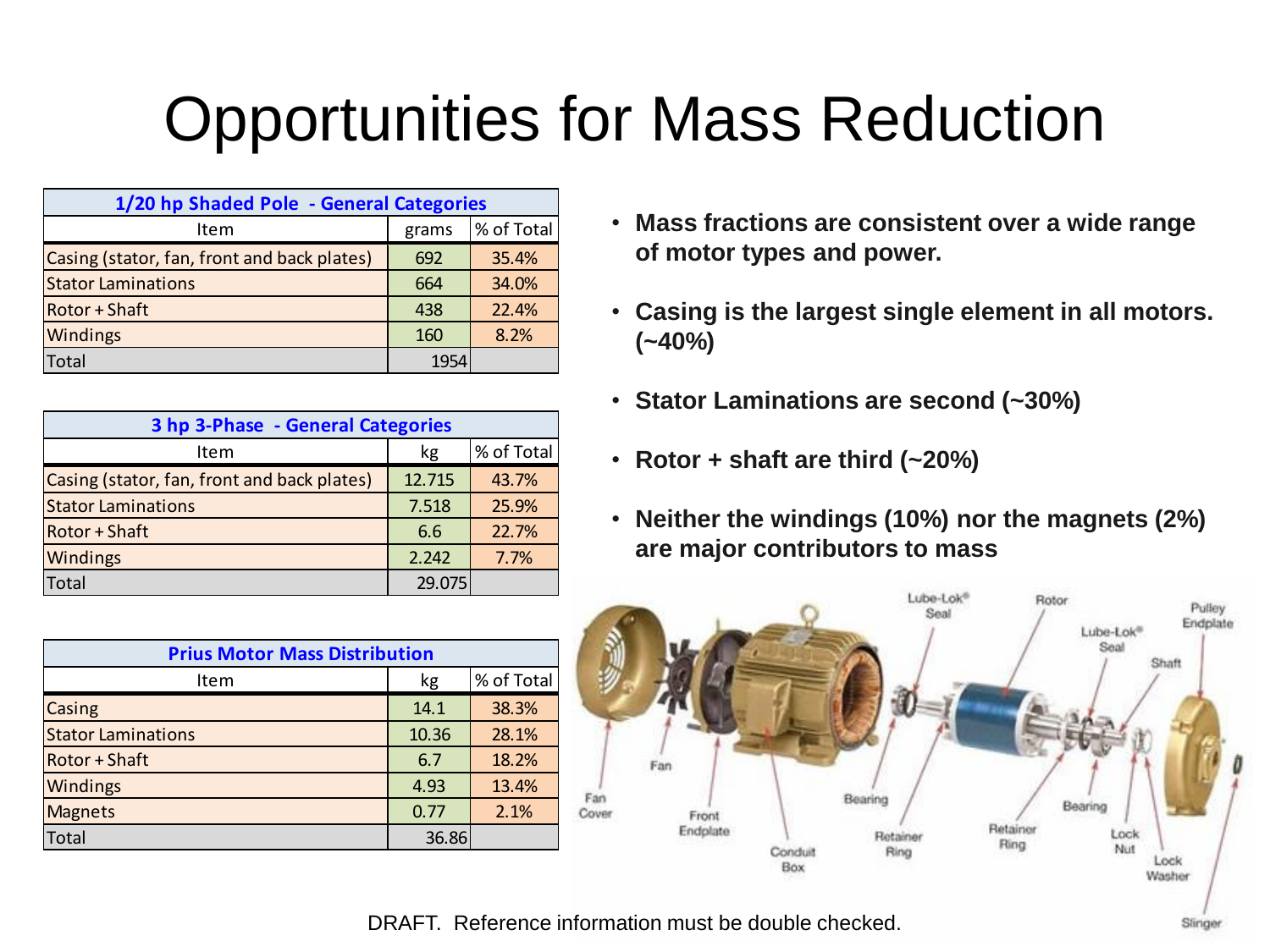



DRAFT. Reference information must be double checked.